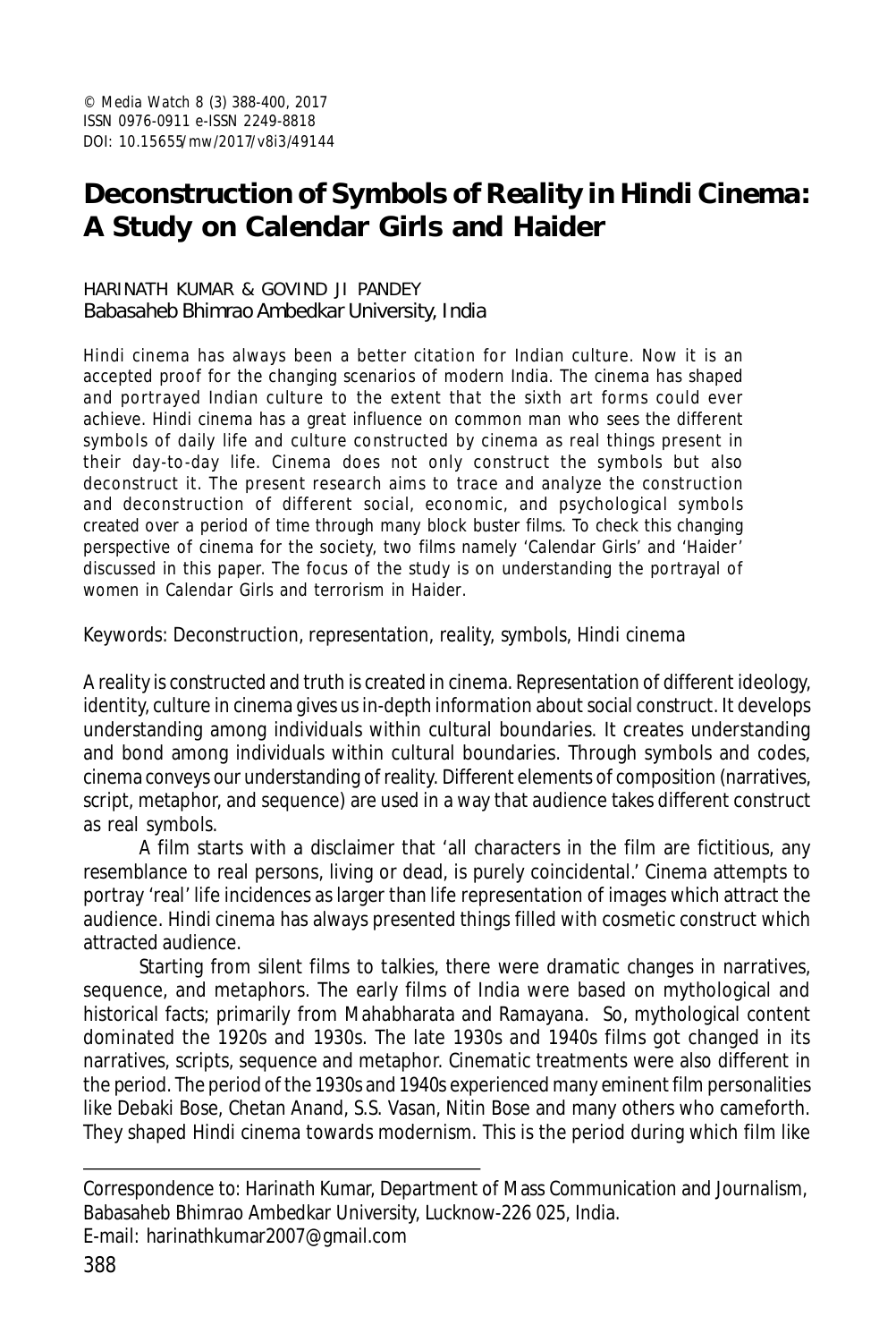'*Achhut Kanya*' was made, the birth of modern Indian film industry took place around 1947. The period witnessed a remarkable and outstanding transformation of Hindi film industry (Paul, 2015). Some eminent filmmaker who made a mark in the Indian film industry as well as foreign film industry gave memorable films. Satyajit Ray and Vimal Roy made films on the survival and daily miseries of lower strata of the society. The historical and mythological subjects took a back seat, and the films with social messages began to dominate the industry. These films were based on themes such as prostitution, dowry, polygamy and other malpractices which were prevalent in the society (Paul, 2015).

In the 1960s, new directors like Ritwik Ghatak, Mrinal Sen, and others riveted on the problems of the common man. The period produced some excellent movies. These movies enabled the Indian film industry to book a screen in the international film scenario. Some films critic address this period as an accidental experiment with neo-realism borrowed from Italian cinema. There is no such period which can be treated as the realism of Hindi cinema, simultaneously it snakes in the period. This is also the period for classicism in Hindi cinema. Films like '*Sujaata*,' '*Madhumati*,' '*Do Aankhen Barah Haath*,' etc. directed by veteran film makers presented social issues in a completely different style. The recent decade has not only been witnessing pastiche of modernism, and realism but producing another genre. In a nutshell, we can say that Hindi cinema has adopted the cinematic tools of modernism, realism, and classicism. In the economic front, capitalist flavor of polar and bipolar is dissolving. Multi polars of economic power are maintaining the world. Economic experts named it as 'Late Capitalism.' This 'Late Capitalism' has a direct kinship with post-modernism. Post-modern art and culture are replacing established norms and beliefs. It shows the dreams and spectator loves to see. Whatever people love to see are transferred into celluloid, be it love, affection, brutality, sexual excess or be news for entertainment.

With this perspective let's have a look at the elements and nature of post-modern conditions propagated by Hindi cinema that exist today. In some films of last decade has a blurred boundary between the 'past' and the 'present'. The feelings of both history and art are observed at a time in a fragmented manner, often appearing as examples of pastiche. Sexual desires are not only visible but open to fulfil. Taboos about sex no longer exist. Pornographic elements, promiscuous and other sex-related taboos have emerged as open and explicit. In cinema, these elements are common now, and people love to watch it. Sex and desire has become a product. In this case, representation has become more important. The rise of consumerism is also another symptom of a post-modern situation. The repercussion of post-modernism makes a man feel isolated, alienated and detached from the society. In cinema, there are some key situations that portrays the post-modernity like anxiety, emotional disorder, a breakdown of family and marriage, etc. This is how the Hindi cinema deconstructs the existing reality<sup>1</sup> Generally, these post-modern conditions can be observed in films released in recent. In some cases, director has nothing to do what is constructed by camera.

Bollywood's aforementioned current impulse to repeat and recycle, to excessively express and visualize, to commercialise and self-commodify, to appropriate other cultural works and de-differentiate binaries or blur distinctions through such processes suggests that the cinema has acquired strikingly post-modern qualities (Wright, 2009). Despite being a highly debated and perplexing descriptive term, post-modernism can be seen in Hindi films as well as academic study in India. In film practices, it allows texts to inscribe and subvert common conventions. In addition it questions ideology, subjectivity, and historical knowledge, enabling us to reconsider the operations by which we both create and give meaning to our culture through representation. In doing so, it draws our attention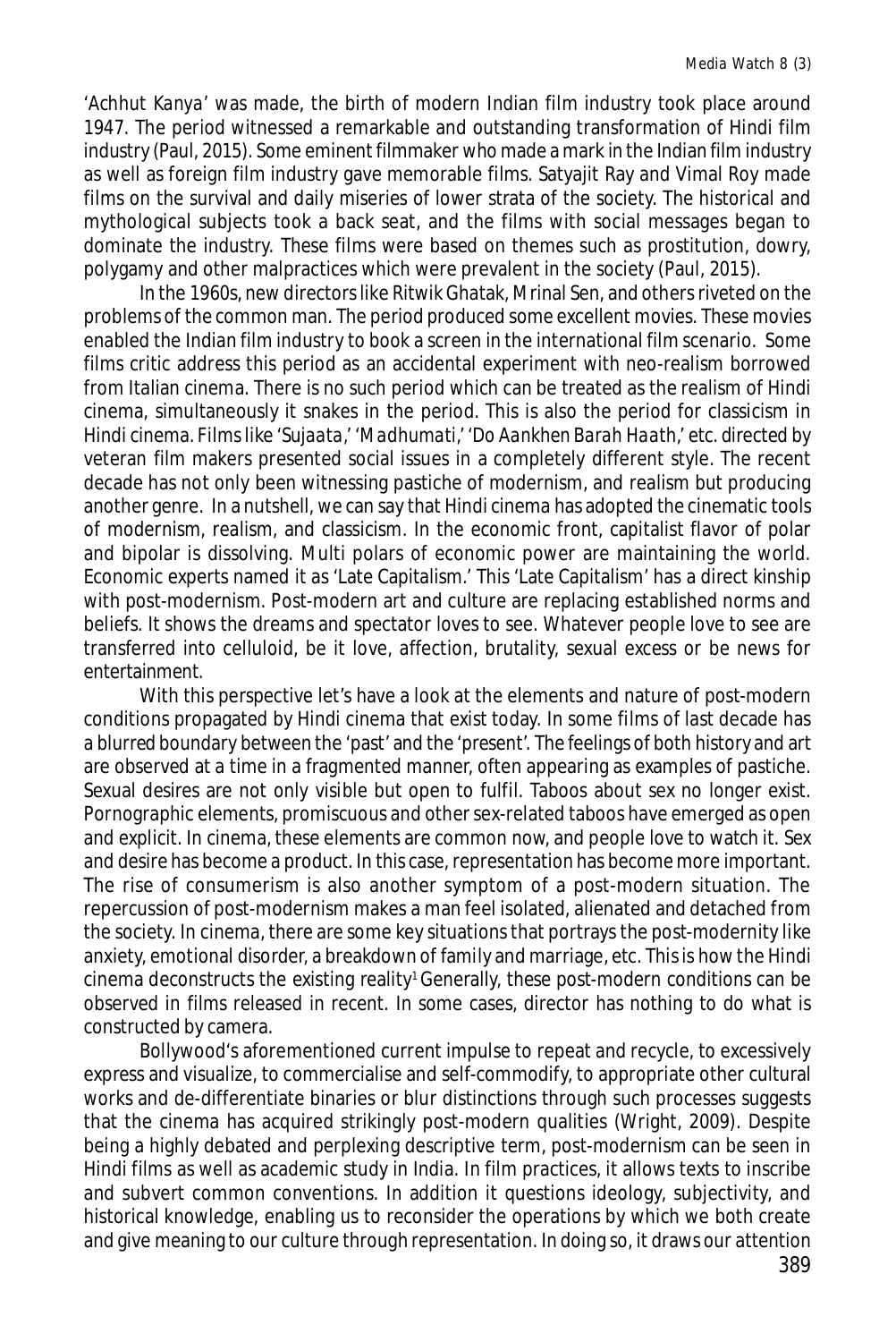to individual films, consciously mimetic and anti-original qualities. Post-modernism creates a tension between politics and aesthetic. It shows closeness of art and politics. Thus, it can be said that post-modernist approach has enabled us with new reading strategies and different systems of interpreting films.

Cinema is supposed to be mirror of the society. It constructs societal beliefs in such a way that reel world appears very real. People who regularly see cinematic constructs start believing it as real and very much part of their culture. The present study attempts to analyze new social construct in Hindi cinema. It therefore, attempts to analyze and deconstruct the symbols of new social beliefs and cultural practices depicted in Hindi cinema.

## **Literature Review**

#### **Deconstruction**

The Chambers Dictionary defines deconstruction as: a method of critical analysis applied especially to literary texts, which questioning the ability of language to represent reality adequately, asserts that no text can have a fixed and stable meaning and that readers must eradicate all philosophical or other assumptions when approaching a text (Royle).

Since this definition of 'deconstruction' has many dimensions and asks readers to eradicate all the earlier philosophical and other assumptions before approaching to deconstruct a text. How one could possibly 'eradicate all assumptions,' and not only eradicate them completely to understand meaning of a construct. One learns things from his or her surrounding and keeps it as a memory mark. While decoding meaning we use previous information for understanding the text given in cinema, but eradication of previous information as suggested by the Chambers Dictionary would not be possible as we draw meaning about any construct from existing information (Royle).

The word 'deconstruction' was not included in the Chambers before 1993. It was around the time that 'deconstruction' enters in the language. In the 1989 new edition of the Oxford English Dictionary (OED), deconstruction was defined as: (i) the action of undoing the construction of a thing and (ii) a method of critical analysis of philosophical and literary language which emphasizes the internal workings of language and conceptual systems, the relational quality of meaning, and the assumptions implicit in forms of expression (Royle).

The Oxford definition is more inclusive and elaborate. The OED definition at least makes some indications about understanding the word. It draws attention to the fact that the word has a history and has different meanings: the older sense of 'deconstruction' as 'undoing the construction of a thing' was not sufficient to understand the term.

Chambers sees deconstruction as a 'method,' whereas the Oxford English Dictionary defines it as 'a strategy.' The Chambers describes deconstruction as something that is 'applied,' whereas the Oxford English Dictionary defines it as an 'analysis' (Royle).

But there are other ways in which their definitions are used by many social scientists. French philosopher Jacques Derrida (b. 1930), is one among many prominent persons who defined deconstruction which was directed towards exposing unquestioned metaphysical assumptions and internal contradictions in philosophical and literary language. Many others have written deconstructive texts, many others have contributed towards the continuing elaboration of what is called deconstruction, but Derrida remains the key figure for understanding about what deconstruction is (Royle).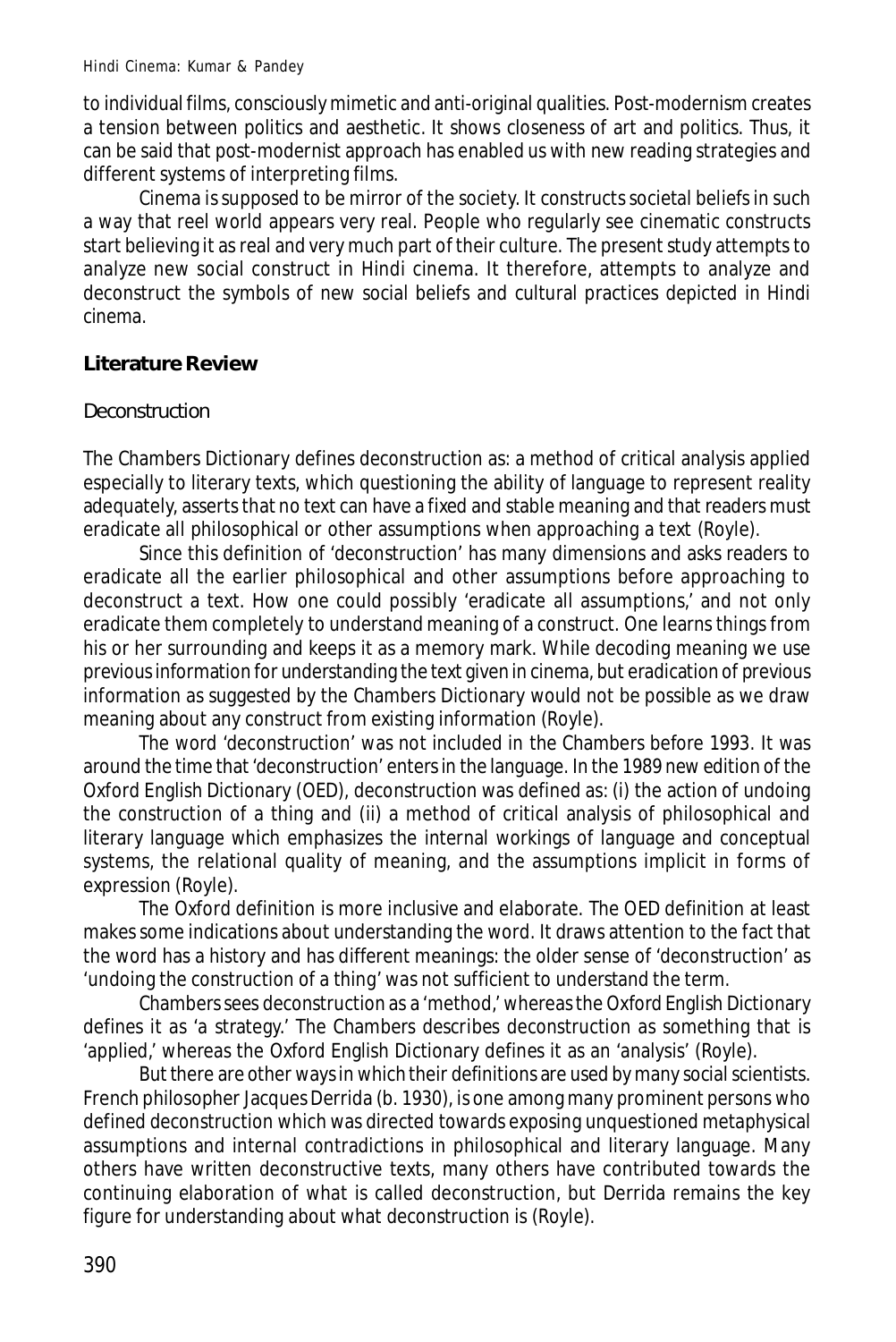One of the writings Derrida has written on the subject of what is deconstruction is very useful for understanding the term. Derrida wrote a letter to his Japanese friend in which he flatly and simply declares: 'Deconstruction is not a method and cannot be transformed into one' (Derrida, 1991). He means that deconstruction is not a method that can be applied to, say, a literary text (or to a philosophical or any other text, including a dictionary, or to film or weaving or feminism or drugs or psychoanalysis or love, etcetera and so on) (Royle).

Derrida is careful to avoid this term 'method' because it carries connotations of a procedural form of judgment. A thinker with a method has already decided how to proceed, is unable to give him or herself up to the matter of thought in hand, is a functionary of the criteria which structure his or her conceptual gestures. For Derrida, this is irresponsibility itself (Royle).

When deconstruction first took hold (like a virus or parasite) in North American and Western European universities in the late 1970s and early 1980s, it was generally associated with the idea of a strategy concerned with conceptual oppositions (speech/ writing, presence/absence, inside/outside, and so on), and more particularly with acknowledging that such oppositions always entail a 'violent hierarchy' (Derrida, 1981).

#### What is a Reality?

Many philosopher believe and assert that the quest for reality is philosophy's principal business. It is also apparent that scholars do not agree about what they attempt to convey when they use the term 'reality'. Indeed their differences may be so acute that there is little hope of a settlement in this fundamental matter (Laird, 1942). In this regard, Metaphysics is the search for the real. It follows that the notion of reality is not the same as the idea of mere being or existence, for if the real were simply identical with whatever has been, there would be no occasion to search for it. A man to find the real would need only to open his eyes. Plainly, however, the word 'reality' is frequently used both in philosophy and elsewhere (Laird, 1942). This study, therefore, considers some of the main (and of the different) things that filmmakers mean to convey when they use it. German expressionist filmmakers define reality as entirely the creation of minds and wills.

## **Theoretical Framework**

*Approaches to Representation*: The conceptual framework for various approaches to understanding the dimensions of representation enumerated here.

*Reflective Approach*: Language is not merely for encoding and decoding, it has many aspects of original meaning. It expresses the feeling and the message of an encoder. In other words, it can be said that language is like a mirror which reflects everything that is shown to it. Specially in language, the representation reflects the reality of the messenger. There may be some challenges with the reflective approach, if language means a variety of things.

*Intentional Approach*: Whatever a culture uses as shared and common code is called language. The meaning of this shared and common code is commonly understood. In the light of it, language reflects the commonly understood message or meaning. Sometimes, if someone intends to communicate different thing with the same common code, it creates a problem. Whatever the meaning author want to convey is called Intentional approach.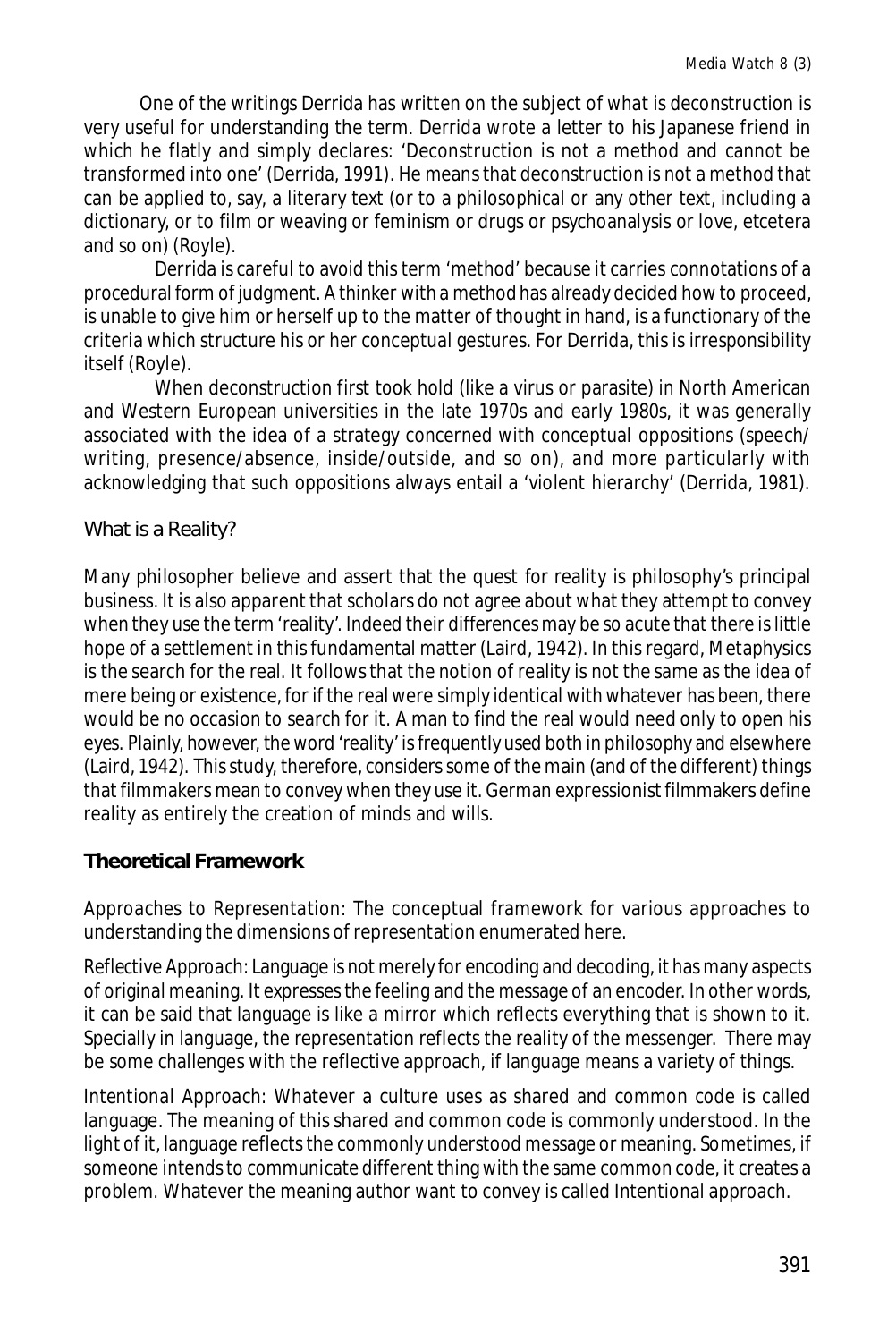*Constructionist Approach*: We know codes and signs govern a language. It means that language commonly understood rules and codes. It is language only that creates the understanding and bond between the individuals within a cultural boundary because a language is a common property in a shared culture. With these codes and symbols, we construct the representation of reality to communicate meaning for others. The language has only power to convey our concepts.

*Deconstructionist approach*: Jacques Derrida coined the term 'deconstruction.' His original deconstruction concept meant something like conceptually decomposing the literary/ artistic work into separate components looking for items inside that subvert the explicit and original intention of the work, as a new way to analyze culture products. Ferrán Adriá (El Bulli restaurant) uses the term deconstruction in the sense of re-composition in a different way. The film is decomposed into its various elements (narrative, script, metaphors, sequences, etc.), using hypermedia for establishing links among the different elements, allowing the learner to do the opposite operation: the "re-composition." This way back into the whole film takes place in the mind of the learner: the learner reconstructs the film in a way he could not have thought of before. When applied to film teaching, this approach allows for a deeper analysis and understanding of film masterpieces (Ibáñez & García Rueda).

A Swiss and a well-known linguistic, Ferdinand De Saussure has given the theory of sign. This approach concentrates on the use of sign, signifier and signified in a language to create meaning. A sign is a combination of two elements: (i) signifier and, (ii) signified. When signs are put in a context according to some rules what we get is called signifier such as a cow. But when we read the word 'cow,' it is not a cow, but the image of the cow that is in our head that gets triggered. The picture of the cow in our head is called signified. The signifier and signified put together with certain rules create a language which through the process of representation produce meaning. All his thoughts were collected and put together by his students as 'Course in General Linguistics' in 1960. Ferdinand De Saussure particularly, while talking about the underlying rules of language, mentioned about: langue (the rules/system) and the utterances as parole. This is how the language is structured to produce meaning (Basu, n.d.).

Claude Levi-Strauss was a cultural anthropologist studying customs, myths in culture, designs, and meanings. He came up with the concept of binary opposites. Say, for instance, the word 'cold' could be meaningful when we have the concept of 'hot.' So, what is not 'cold' is understood as what is 'hot.' He also analyzed the material signs such as clothes. Clothes are to cover the bodies. But they have other functions also. It signifies the elegance, fashion, times for a dress, etc. Therefore, in representation, we need to consider these binary opposites. We need to understand the signified could be signifiers having a deeper meaning or other signifieds (Basu, n.d.).

Following the thesis of Saussure and Levi-Strauss, Roland Barthes has taken further the arguments and theorization of representation. Roland Barthes analyzed representation at two levels: (i) signifier and (ii) signified. The first aspect, i.e. analysis at the signifier's level, he called denotation. The things or materials that are seen, have shapes, colours, etc., are the elements of denotation. For instance, by analyzing the shape, we can distinguish a coat from a shirt. The other level is the connotation level. This level of analysis answers questions like what is signified? What is really meant? Is the dress is for casual wearing or for a formal occasion or for a state reception, etc?

Therefore, a representation can be analyzed at denotation as well as at connotation level. Taking this concept further in mythologies, Barthes emphasized that representation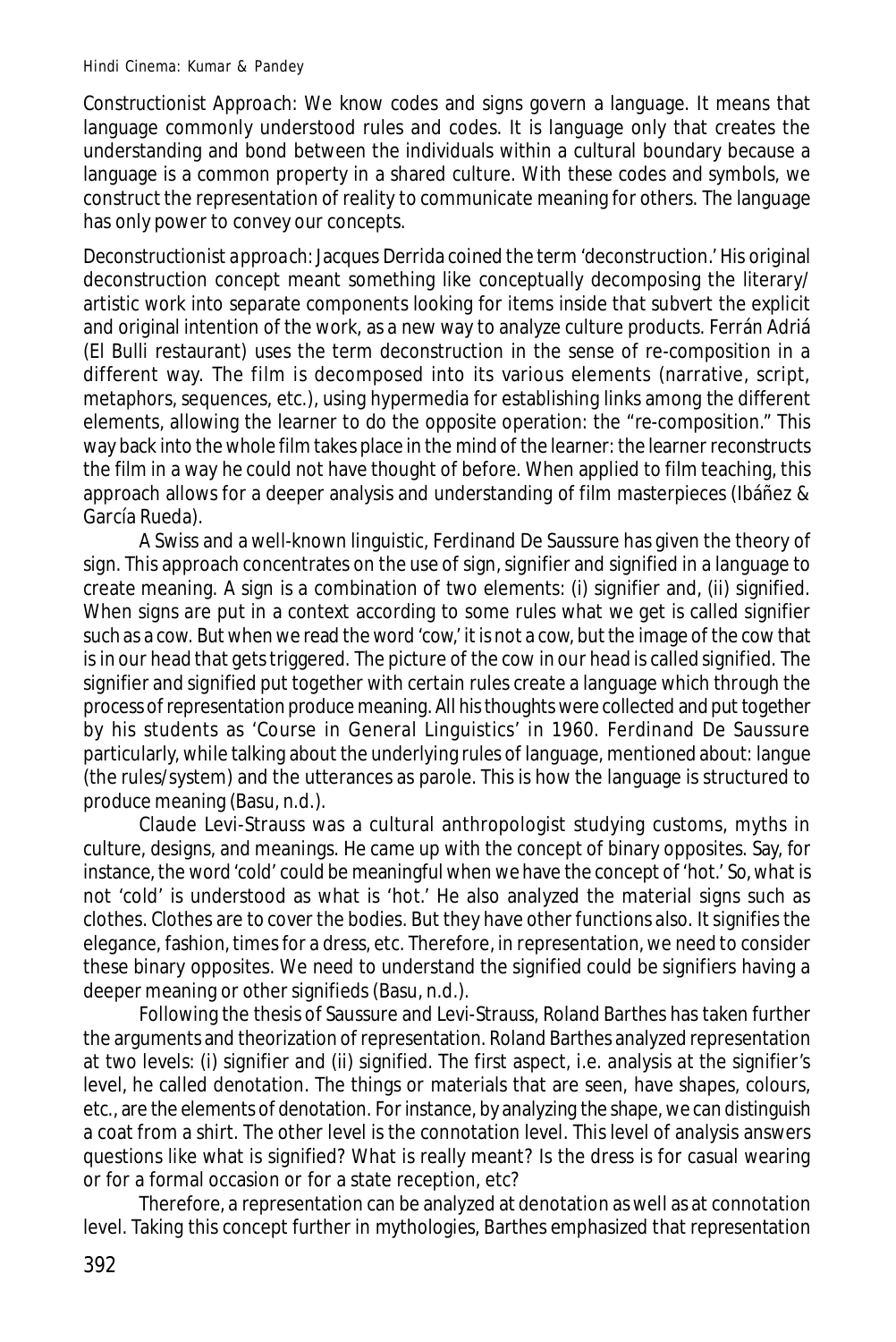works more at the second level, i.e., connotation level or cultural level. We need to question the representations with a relentless question of 'why' till we satisfactorily decipher the full meaning of the representation. In his article 'Myth Today', he describes with examples how in modern times, many myths are constructed through representation to foreground the individual's point of view on various issues in society. Jacques Derrida, another French philosopher, said that search for meaning is an unending process. He termed this process of searching for meaning as 'Circle' of meaning: 'meaning of meaning of meaning'. The final meaning is thus put off forever. Thus the whole process was called deconstruction (Basu, n.d.).

Michel Foucault was interested more on how representations develop a discourse for creating knowledge. Discourse is a process by which arguments and counter arguments create knowledge. He emphasized that the ultimate goal of representation is to build knowledge and knowledge creates power through discourses. He said all cultural practices (representations) have discursive elements which lead to knowledge. We have had a discussion concerning the historicity of this knowledge formation. The discourse happens within a historical time frame in a context. Foucault termed it as 'regime of truth.' For him, truth is created. It is of this world. There is an end of this regime of truth and is followed by a new regime of truth. He was also very straight forward about the center of power. He said that at each layer in the society, power resides. It does not percolate from top to bottom. It is more lateral than vertical. It exists in localized circuits. Foucault also discusses an issue called 'subject' in representation. The character, the issue and the visual in a representation is a subject in itself. It is something which is discussed. The beholder, the reader, the viewer is another subject who gives meaning or interprets what the meaning of the topic is. Therefore, the reader/viewer/beholder becomes part and parcel of the representation, and the presenter who presents the representation is also a subject as he/ she creates the 'construction' (representation) (Basu, n.d.).

French post-modernist philosopher Jean-Francois Lyotard has advocated about representation as 'truth' creation mechanism. Lyotard propounded that such 'truth,' created (constructed) by representation, should be deconstructed to get to the underlying ideas, and these dominant ideas once discovered through deconstruction should be challenged. Only then the reality and veracity of the 'truth' can be established.

Jean Baudrillard, a French philosopher who in his book Simulacra and Simulation talked about modern day representation. By simulacra, he meant that these are copies or depiction of those materials that have no original or have never had any original. In other words, these are constructed fakes. He said that the current time is full of symbols and signs. Simulacra is devoid of any originality. He further explains that all human feelings and experiences have been replaced with simulation such that we find in the virtual world. He pointed out that the media and current cultural trends have constructed such a false and an ideal environment. He has also termed this situation as hyper-reality. A reality is not made up of original things but of imitation (Basu, n.d.).

# **Objectives**

The objectives of the study are to analyse the ways and the means through which Hindi cinema deconstruct the reality of societal belief and norms. The study also analyse the portrayal of modern cultural practices, changing symbols of family and different social relations, and reshaping social beliefs and norms by selected films.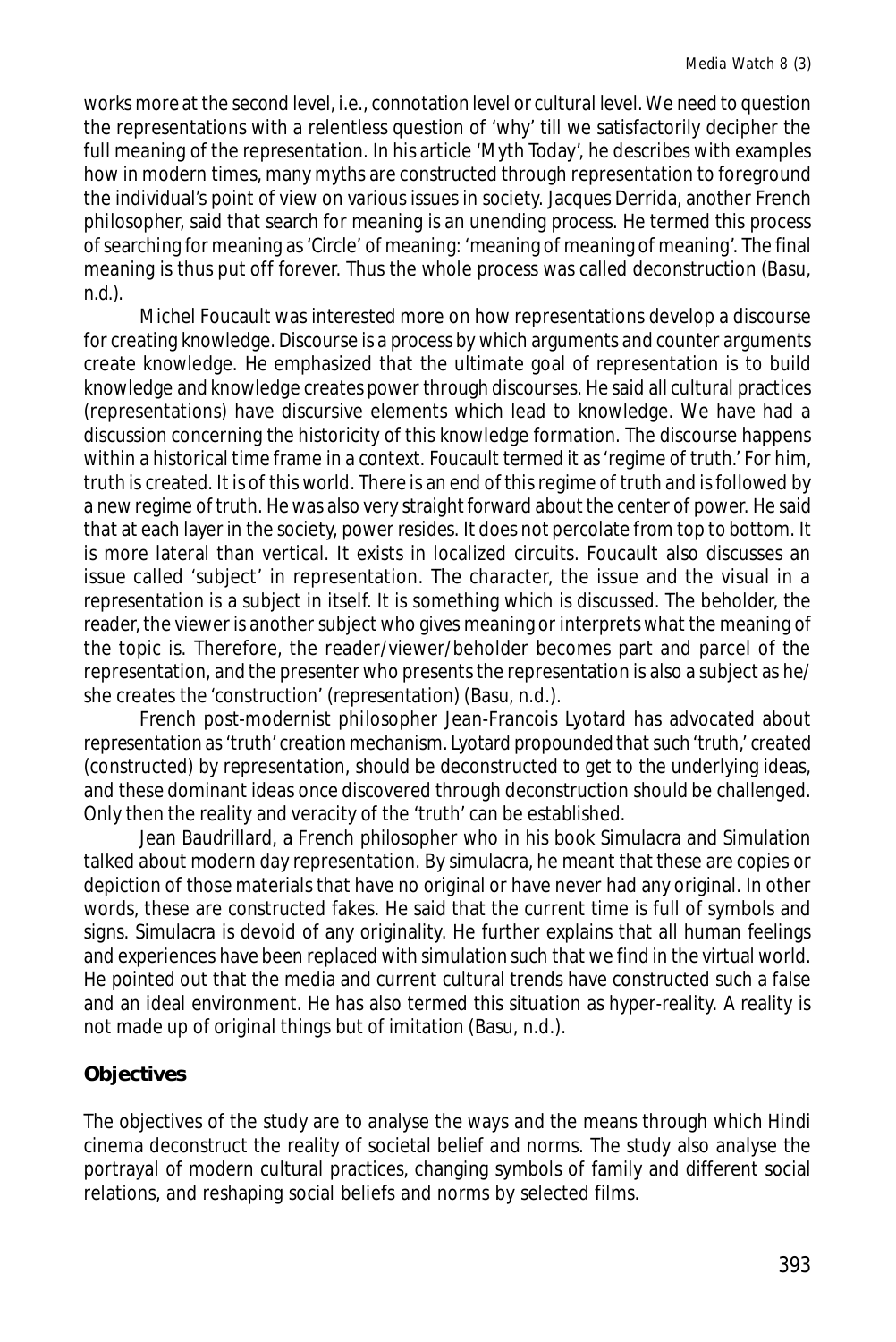## **Methodology**

In film studies, deconstruction of reality as a field is relatively uncharted. In this case, study is not limited to a particular method but applies varieties of method to meet its objectives. Theoretically methodology needs to shift between structuralist and formalist. Semiotics and discourse analysis have been used to decode and deconstruct the symbols and code portrayed in selected films.

#### **Research Design**

The design of the study is exploratory; therefore, it employs semiotic analysis and discourse analysis as a primary method. The data for the study have been collected while watching selected films. From the other sources including research journals, historical biographies, textbooks have also been consulted. Since the film studies are very creative discipline, it cannot be confined to celluloid only. It evinces emotions and smells of society. The study limits itself to 'Calendar Girls' and 'Haider', the two films as primary sources of research.

#### **Discussion**

#### *Calendar Girls*

Small-town schemer Mayuri (Ruhi) from Rohtak, rebellious Paroma (Satarupa) from Kolkata, free-spirited Sharon (Kyra) from Goa, naive Nandita (Akansha) from Hyderabad and Pakistani Bollywood aspirant Nazneen (Avani) from London are 'calendar girls' for industrialist Kumar (Suhel), whose glamorous almanac, with itsy-bitsy bikinis and sprawling white sands, is 'India's symbol of success'. Shot by ace photographer Timmy (Rohit), the ladies wear lip-gloss, attitude and little else, dreaming of fame, love, and success (Das, 2015). Contrary to the director's immature vision, this film is certified for adults only. The film begins with rushed character intros. When selected to be a calendar girl, Nazneen Malik (Avani Modi), a Pakistani settled in London bids Allah Hafiz to her boyfriend Inzamaam. He doesn't mince his words in responding with, "You are going to become a bloody cheapo." After finding their selection in Calendar Girls, all five girls rush to Mumbai for a shoot. Meanwhile, profiles of these five girls are presented to an industrialist (Suhel Seth). The girls are described as a bong bomb, a sassy lass, small town but big value. This film was marketed as realistic. Film maker Madhur Bhandarkar's intensive research of a particular lifestyle is only a collection of stereotypes put together by scratching the surface (Mumbai Mirror, 2015).

At one stage in the film, which up until then has been swimming in a sea of predictable clichés about the 'glamour' world, a spiky little plot-point yanks back our wandering attention: a 'calendar girl' attends a funeral, and her `fee' for doing so is a couple of cool lakhs (Gupta, 2015). This is a moment. Each moment is milked and turned into an opportunity for publicity. When a famous person dies, a person struggling up the fame ladder needs to be in attendance. The next day there will be photos of the funeral, and you, yes you, will be seen surrounded by famous people. Then you will, by association, become famous (Gupta, 2015). Instead of real life inspired calendar girls shoot we see a non-stop show-reel of show-all, where the camera goes over, under, behind the 'calendar girls,' not an inch being spared (Gupta, 2015). It implies that dreaming for calendar girl shoot; a girl must be hot, easy, willing to compromise, ready to turn into a body to hang bikinis on, sleep boss way to the top, etc.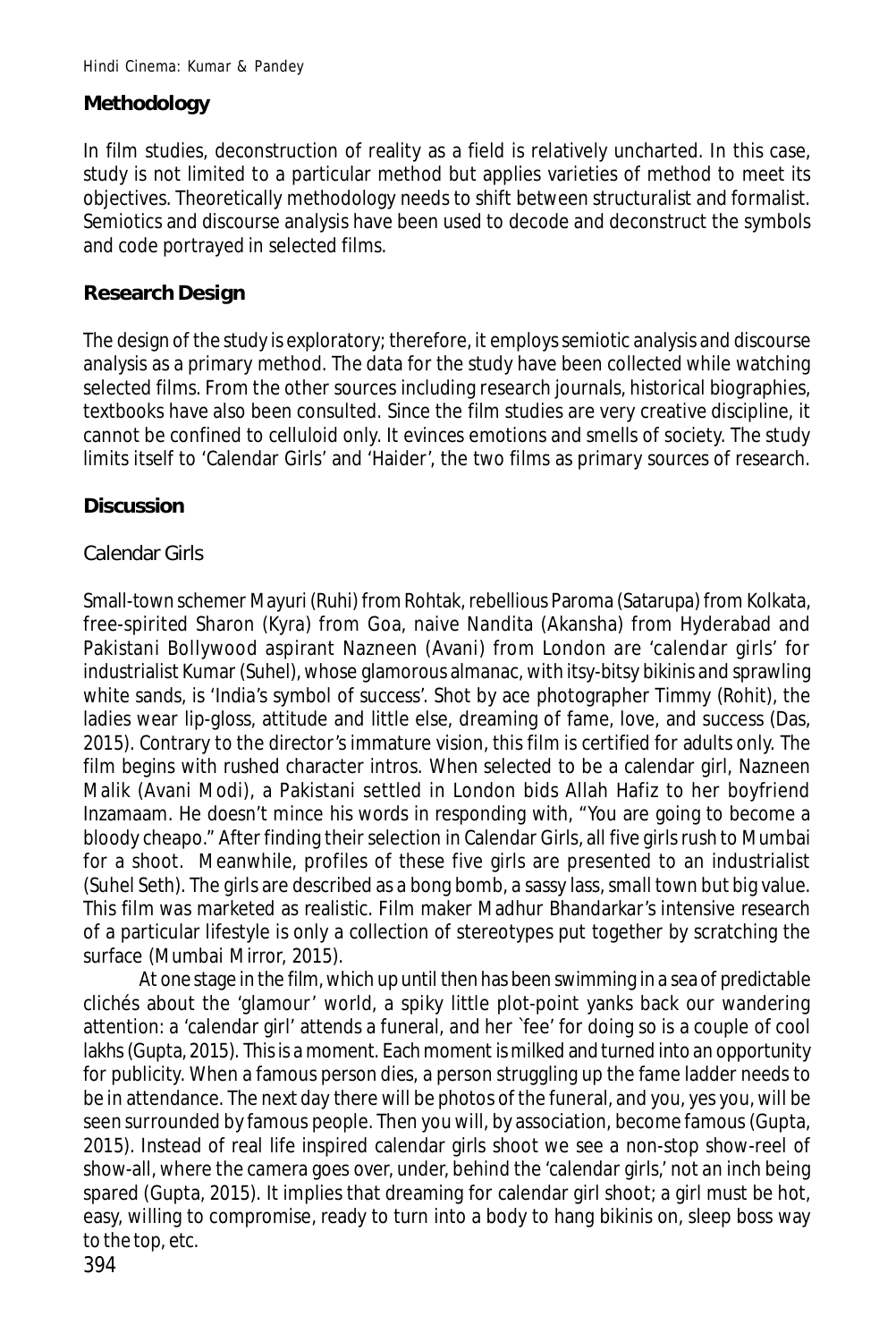*Calendar girls as proud achiever*:When the girls got selected in the calendar girl shoot, they feel proud. This proud feeling has been composed in such way that while watching young lady also can feel proud. But what the result is, multiple painful ironies inherent in the situation the girls find themselves in: one gets pushed into VIP escort service, another into being a trophy wife, another into a honey trap between a greedy cricket match fixer and players, and others two surviving their life in the industries (Gupta, 2015). It hammers out the message that if you willingly become calendar girl, you will come to a sorry end. Therefore, girl stays at home, stay inside, or you will be forced into bed and breakfast service to men (Gupta, 2015).

*Victimization of women*: Calendar Girls features five new female actors in the titular roles. In male dominating film industries, critics can take Madhur Bhandarkar for being one of the few men who dares to care about how women feel about their issues and what they say. This film portrays women as victim of a different class (Pillai, 2015). Madhur Bhandarkar has often expressed his happiness that more women-centric films are being made. He has long maintained that his stories come across better from a woman's point of view and that is why the protagonists of his films – *Chandni Bar*, *Satta*, *Page 3*, *Corporate*, *Fashion*, and *Heroine* – have all been female (Pillai, 2015). But in Calendar Girl, the feminist zeal of Bhandarkar stops because all females are victims of circumstances that beyond their control. One of the girls alluded to in the title, a Lahore girl from London, is quickly reduced to poor girl who serves sex-starved politicians, industrialists, and diplomats. Another, a Hyderabad girl now married to a philandering jetsetter from a wealthy Jodhpur clan, lectures the former on "third-rate and characterless" escorts who sell their bodies and souls for money (Chatterjee, 2015). Cringe-worthy and laughable at once, such moments of pop wisdom are scattered all across the expanse of calendar girls. In a shrill and sketchy prelude, five leggy lasses from around the country hot foot it to Mumbai to participate in a coveted calendar shoot they believe will change their lives forever. It does. But nothing can reverse the film's downhill course (Chatterjee, 2015). They can be described as victims who fail to overcome their misfortunes.

*Deconstructed social symbol in Calendar Girls*: Is it possible that in India funeral attendant can be paid? If it is, it would be exceptional or rarest of rare. The 'calendar girls' is successful in conveying the message that if it is a time of struggle for an actor, she/he has better options to attend the funeral for the expenses. Further, the film adds that attending funeral gives free publicity for the struggling actor.

*Hyper reality of Calendar Girls*:A hyper reality is seen in such condition where it was difficult to differentiate between fiction and reality. In other words, fiction and reality blend so that there is no significant distinction between where one begins and other ends (Wikipedia, 2016). In Hindi cinema, hyper reality is becoming a general element of film narratives. It can be seen in *Calendar Girls* in which five girls from different walks of life, dream the same to get in a shoot of high profile calendar in order to get entry in Bollywood. Their dream has minimum to match honour and prestige of India women.

## *Haider*

Bollywood director Vishal Bhardwaj's Indian adaptation of Hamlet has been hailed as "one of the most important movies of the year" (Pandey, 2014). *Haider* goes where Hindi cinema rarely strides. Bhardwaj and Kashmiri journalist Basharat Peer co-wrote the film's screenplay and they must be praised for their courage to speak strongly about what is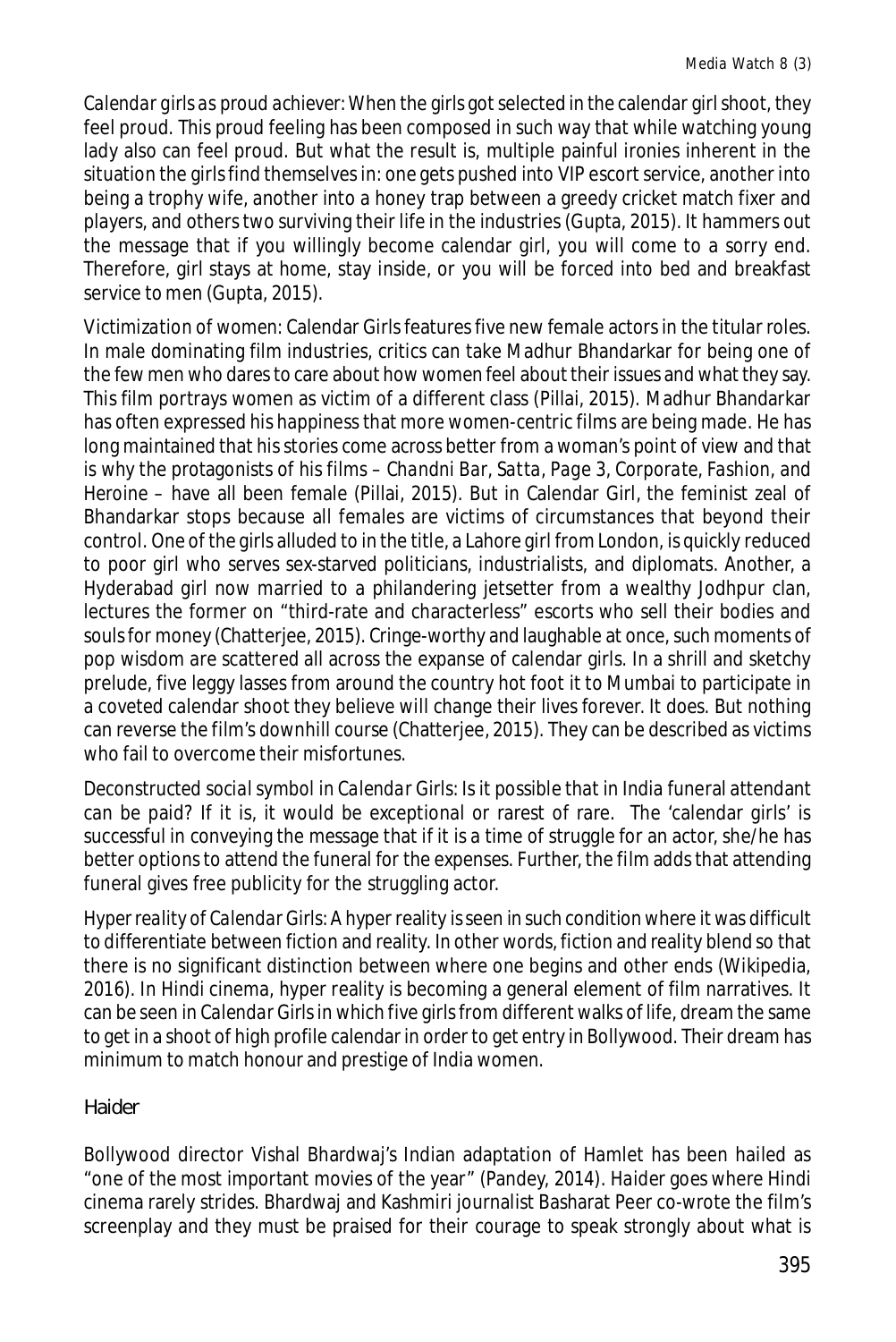happening in Kashmir. *Haider* goes beyond Bollywood's Pakistan bashing for Kashmir's troubles and speaks about the alleged atrocities of the Indian Army on Kashmiris. Haider jokes about 'chutzpah'—pronounced as 'chootspaa' in the movie—and equates it to AFSPA (Armed Forces Special Powers Act, the security law which gives armed forces immunity from prosecution while operating in the militancy-hit areas but has been criticised by human rights groups) (Kaushal, 2014).

The collaboration of Vishal Bharadwaj and Basharat Peer has resulted in a film wherein Bollywood conventions have been infused with a reporter's sense of realism. There have been a few films that explored the Kashmir situation—*Harud*; *Zero Bridge*; the least political of all; *Valley of Saints*; there came *Mission Kashmir* is somewhat naïve take on the insurgency in Kashmir. But Vishal Bharadwaj's *Haider*, has not just triggered the controversy portraying that uncomfortable picture but for the first time many Kashmiris are sharing a feeling of association with the movie (Modak & Roy, 2016).

*Deconstructed social symbol in Haider*:When Haider Meer (Shahid Kapoor) comes back from his university where he does research, his mother Ghazala (Tabu) tells him about family devastation. Behind this ruins she alleged his father involvement with separatist. She claims to be half widow (Whose husband disappeared in war or any natural calamity called half widows). More interestingly, the Oedipus complex, a social symbol has been constructed to an extent that mother and son both are passionate for each other, while Oedipus complex defines males desire to possess the mother sexually and to exclude the father; said to be a source of personality disorders, if unresolved.

*Transforming empirical reality*: The disparity between the phenomenal world and film is also expressed through another dominant paradigm of song and dance sequences. Unlike the song and dance sequences that are filmed in open space, detached from the bounded and constructed space in which the narrative unfolds.

Despite the clear difference between the two paradigms of song and dance sequence, the number of spectacles also creates a dialogue between the empirical and the cinematic realities and eventually reflects similar hierarchy and elevation beyond the empirical one. This is achieved through a transformation of empirical reality, as represented in films, into a reality of spectacle, in which intensification occurs through the festive means of song and dance. The empirical becomes celebrated hyper reality. Hindi cinema layers the two realities while endowing the song and dance, the reality of the spectacle, the overtly artificial and affected, with a higher ontological status. This thematic also recurs in another narrative trope and visual imagery prevalent in Hindi film (Parciack, 2016).

## Deconstructing the Reality Portrayed in Hindi Cinema

The commercial Hindi cinema that claims the portrayal of reality performs well on box office in terms of collections. Hindi cinema understands reality as a resemblance of a real incident in the sense of representation. Bollywood know 'composition creates the meaning,' it uses reality as merely input ingredients for the composition. In other words, it manipulates the reality. Here reality does only not mean facts and figure but social beliefs, norms, acceptance of relations and symbols of relations.

#### Deconstructing Social Beliefs in Hindi Cinema

India is changing rapidly and in the last twenty years following liberalization in 1991 social and economic transformation have been occurring at an unprecedented speed. Long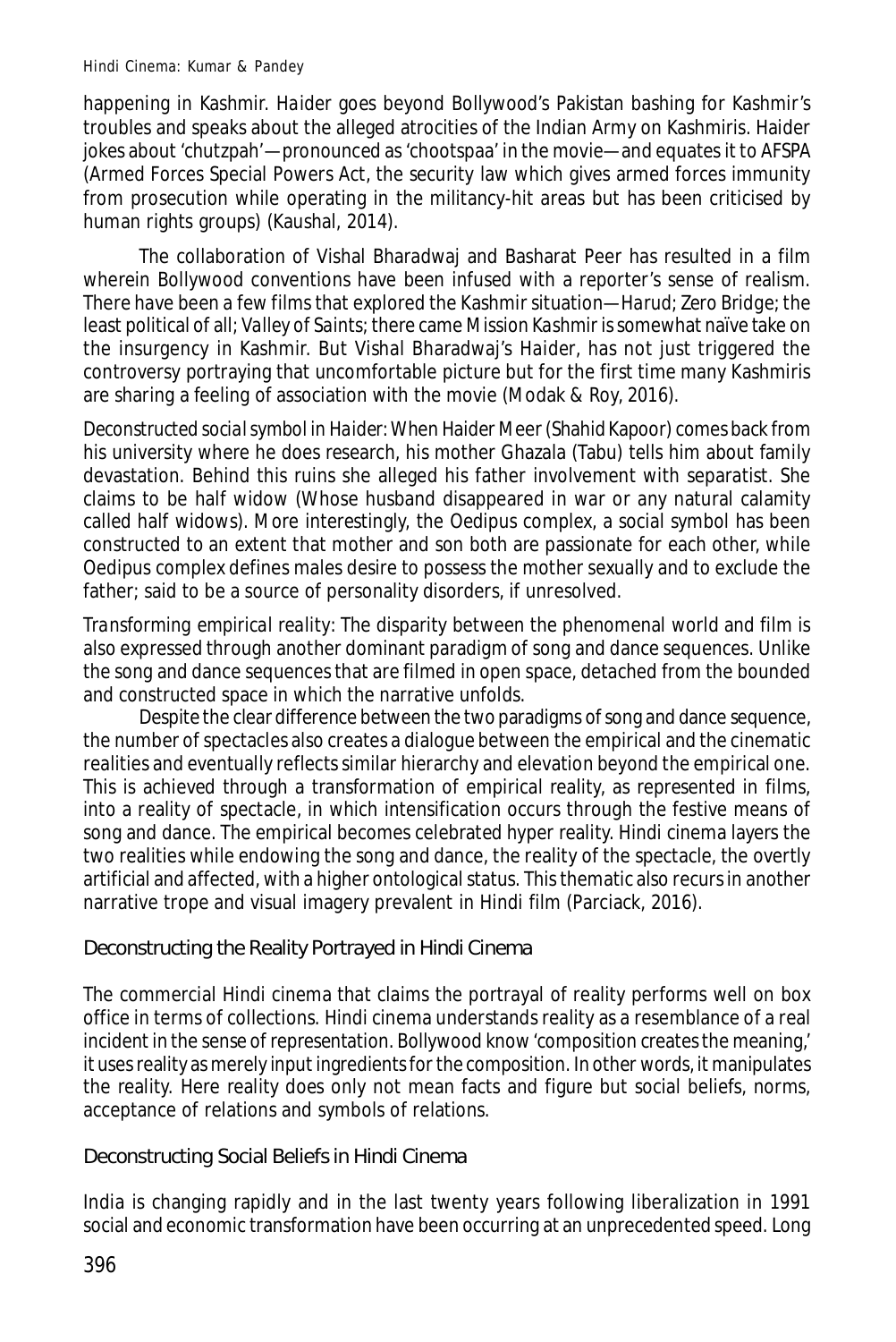acknowledged as one of the world's greatest and most ancient civilizations, and notorious too for being home to many of its poorest people, Indian now enjoys a new and unaccustomed role as a potential emerging superpower and is producing some of the planet's richest individuals and one of its largest middle class. These changes have been so rapid and so pervasive that their impact can barely, as yet, be understood. While journalist and other writers have examined these transformations, tracing their causes and their impact in the social, political and economic realm, it remains difficult to know how people have adapted to the changes, how they interpret them, what their hopes and fears are how they see their future and how they look at their pasts (Dwyer, 2014).

There are certain social beliefs in society. It differs only geographically. Bollywood is expert in making and constructing social beliefs. As Cinema is the mirror of society, it must reflect the social beliefs and norms. But it doesn't mean that it begin to construct the new belief. Hindi cinema does so in ways that often eschew the values of realism. It emphasizes the role of the imagination, suggesting that cinema plays a highly significant role in creating a way of comprehending the way society is and how it should be. This way of thinking about society is also a way of looking at India (Dwyer, 2014).

Deconstructing Acceptance of Relations and Symbols of Relations

Hindi cinema has seen the changing and shifting role of women from beginning to never end journey. Be it *Mother India*, *Mirch Masala* or be it *Chandani Bar*, the female characters are a protagonist. Indian Bengali feature film '*Parama*' (1984) directed by Aparna Sen reportedly noticed first time portraying women on the path of promiscuity. In the same time, the directors like Deepa Mehta, Mira Nair, and Meghna Gulzar were upright enough to portray 'taboo topics' like lesbianism, promiscuity, polygamy and surrogate motherhood. Films like 'Fire' and '*Kamasutra*' depict women brave world to explore their sexual desire. In the same row, there is one more Bengali film '*Shunyo-e-buke*' directed by Koushik Ganguly. In this film, a female is in lead role and she is flat chested women of 21st century. She questions the base of judging the worth of women generally by her cleavage.

## **Conclusion**

After going through the films, this study has arrived at the point that Hindi cinema celebrates and exploit its own cinematic conventions. In other word, cinema dismantles the modes of representation. The findings on the basis of selected films are not enough to generalize but enough to say that social and cultural practices are manipulated for the sake of filmmaking and its commercial ends. These films claim that the tension between modernity and tradition has been portrayed. On the basis of selected sample, we can conclude that popular Hindi films deconstruct notions of realism. The divide between non-fiction and fantasy is dissolved innovatively in Hindi cinema.For long, women in Hindi cinema has been a sacred object trying to protect her virginity and her only job in the film was to offer supreme sacrifice if anything goes against her loved ones. Off late the society has witnessed many changes and women took different roles in house hold as well as at work place which forced the artists to present women in different roles.

The *Calendar Girls* is about the portrayal of women and *Haider* is about the portrayal of terrorism and rotten state. Both the issues are important as films construct new symbols for women which help us in understanding the changing face of women in cinema. Similarly, terrorism is hurting India like anything and many films in the past have tried to portray the issue in many different ways. If, '*Roja*' was a portrayal of terrorism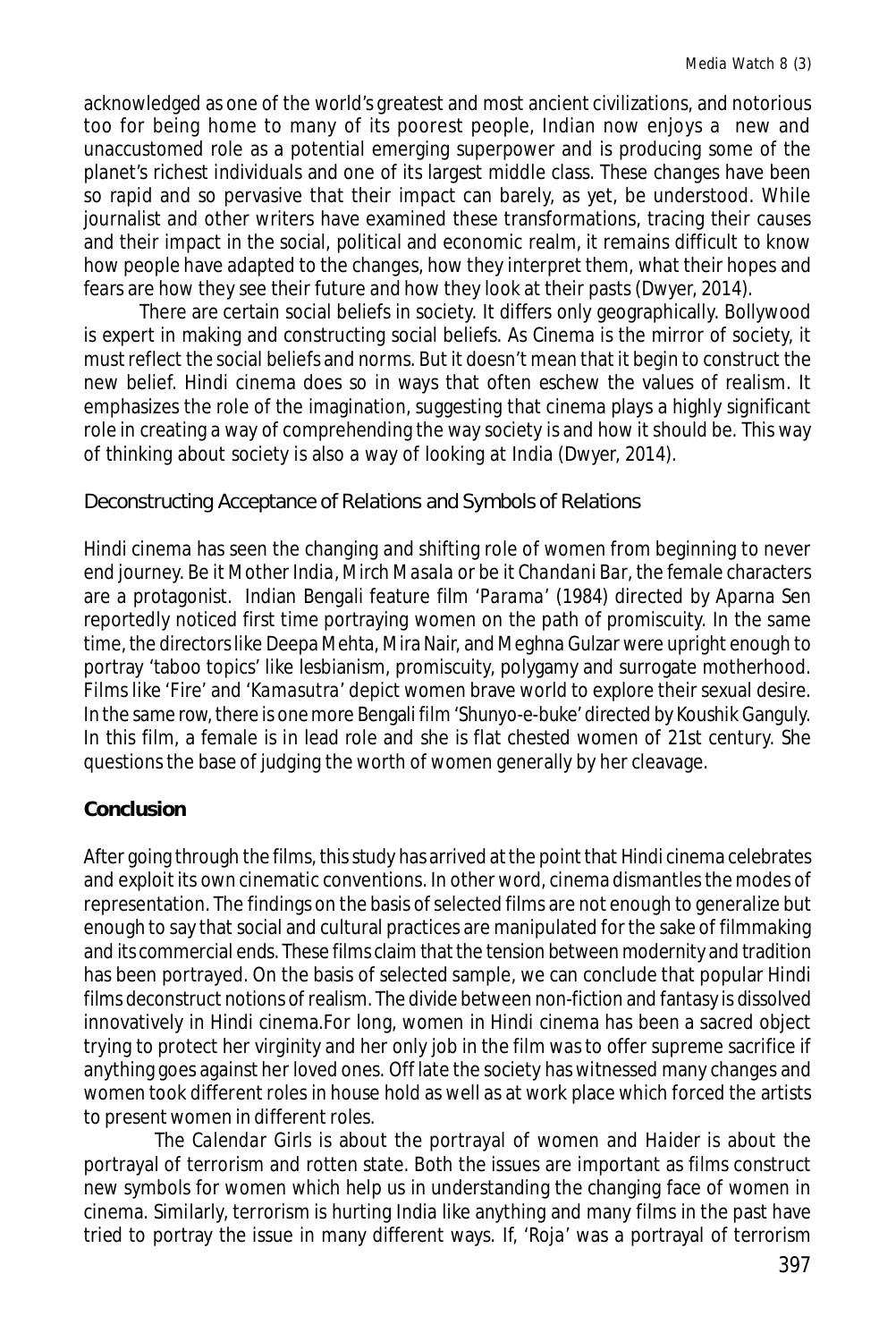through a romantic story then 'Wednesday' presented the harsh reality of terrorism and answer of common man through his counter terrorism actions.

At one point of view, both Vishal Bhardwaj and Madhur Bhandarkar claim to portray the reality of the existing society in India. In a feminist approach Madhur Bhandarkar goes and Bhardwaj goes politically and socially tilted approach. Both construct the reality in celluloid manner. Bhandarkar constructs his women characters as the elite victim of patriarchy in spite of being free, while Bhardwaj constructs social belief in order to satire on the government imposed law

**Note**

<sup>1</sup>When a camera is positioned, it captured the constructed reality. Reality varies person to person.

## **References**

- Ahir, S. (Producer), Bhandarkar, M. (Writer), & Bhandarkar, M. (Director). (2014). *Calendar Girls* [Motion Picture]. India: Hi-5 Entertainments LLP.
- Basu, S. (n.d.). *An introduction to theory of representation*. Retrieved from epgpathshala: http://epgp.inflibnet.ac.in/ahl.php?csrno=456
- Chatterjee, S. (2015, September 25). *NDTV MOVIES*. Retrieved June 28, 2016, from www.movies.ndtv.com: http://movies.ndtv.com/movie-reviews/calendar-girlsmovie-review-1178
- Das, S. M. (2015, September 25). *Times of India*. Retrieved June 28, 2016, from www.timesofindia.indiatimes.com: http://timesofindia.indiatimes.com/ entertainment/hindi/movie-reviews/Calendar-Girls/movie-review/ 49104811.cms?tabtype=spoiler
- Derrida, J. (1981). *Positions.* (A. Bass, Trans.) London: Athlone Press.
- Derrida, J. (1981). *Positions.* London: Athlone Press.
- Derrida, J. (1991). *Letter to a Japanese Friend.* (P. Kamuf, Ed., & D. W. Benjamin, Trans.)
- Dwyer, R. (2014). *Bollywood's India: Hindi Cinema as a Guide to Contemporary India.* London: Reaktion Books Ltd.
- Gupta, S. (2015, September 26). *Indain Express*. Retrieved June 28, 2016, from www.indianexpress.com: http://indianexpress.com/article/entertainment/moviereview/calendar-girls-movie-review/
- Ibáñez, G., & García Rueda, J. (n.d.). Deconstructing films: New ways to teach cinema using hypermedia tools. Madriad, Spain: Carlos III University of Madriad.
- Kaushal, S. (2014, October 5). *hindustantimes*. Retrieved June 2016, from hindiustantimes.com: http://www.hindustantimes.com/movie-reviews/moviereview-haider-is-a-rare-bollywood-gem-you-shouldn-t-miss/story-O4Q9jluqYxj0ixIA35CyAM.html
- Laird, J. (1942, July). Reality. *Mind, LI*(203), 244-258.
- Modak, P., & Roy, S. (2016). Studying Vishal Bhardwaj's Haider : A Third World Reading of Shakespeare's Magnum opus. *Daath Voyage: An International Journal of Interdisciplinary Studies in English, 1*(Special issue), 159. Retrieved June 2016, from www.daathvoyagejournal.com
- *Mumbai Mirror*. (2015, September 25). Retrieved June 28, 2016, from http:// timesofindia.indiatimes.com: http://timesofindia.indiatimes.com/ entertainment/hindi/movie-reviews/Calendar-Girls/movie-review/ 49104811.cms?tabtype=spoiler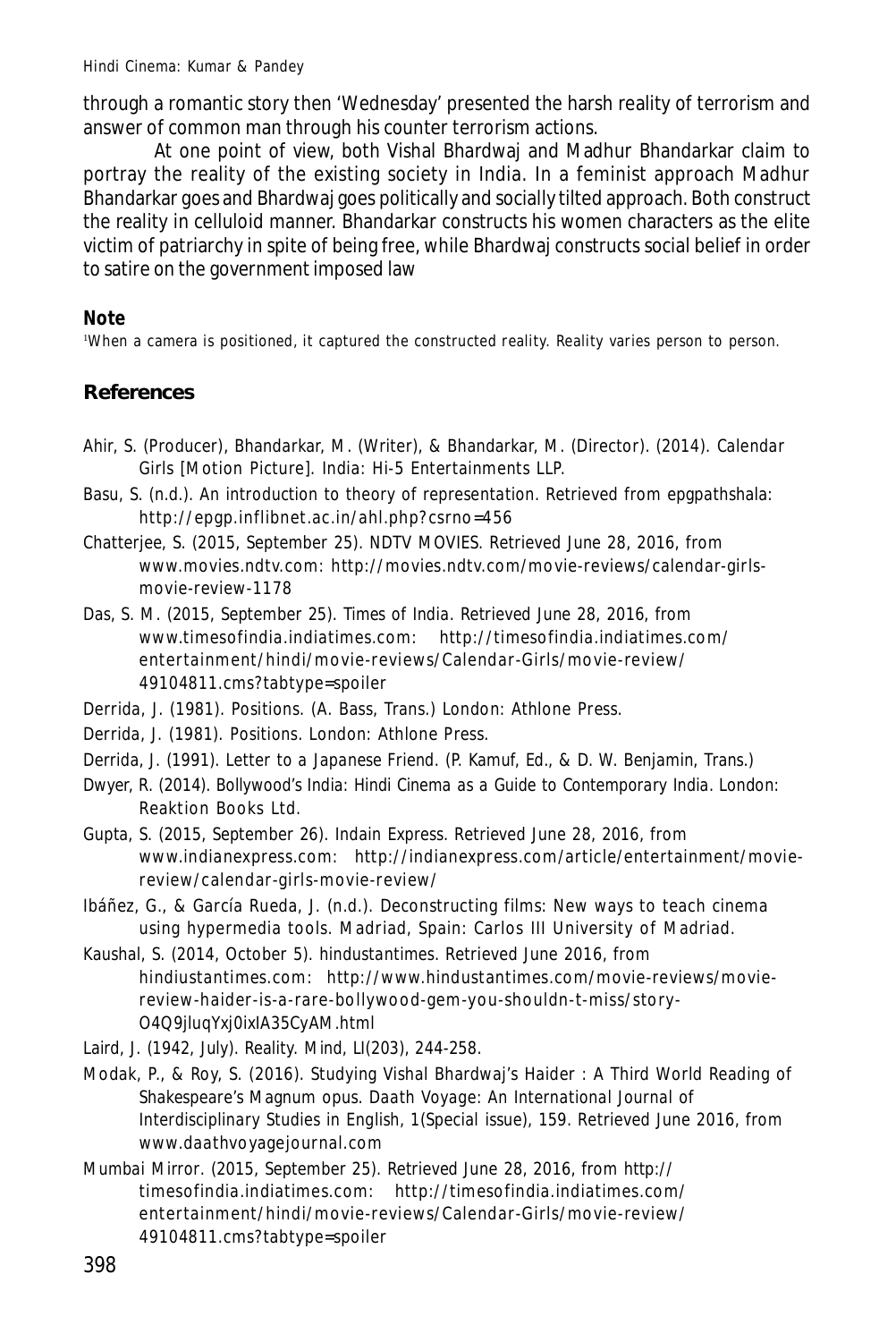- Pandey, V. (2014, October 7). *BBC*. Retrieved June 2016, from BBC news: http:// www.bbc.com/news/world-asia-india-29502393
- Parciack, R. (2016). *Popular Hindi Cinema: Aesthetic formations of the seen and unseen.* Routledge.
- Paul, S. (2015, September 9). *MapsofIndia*. Retrieved June 12, 2017, from http:// www.mapsofindia.com: http://www.mapsofindia.com/my-india/history/history-ofindian-c inem a
- Pillai, P. (2015, September 24). *Indian Express*. Retrieved June 28, 2016, from www.indianexpress.com: http://indianexpress.com/article/entertainment/ bollywood/madhur-bhandarkar-how-not-to-make-women-centric-films/
- Reynolds, J. (n.d.). *Internet Encyclopedia of philosophy*. Retrieved June 23, 2016, from www.iep.utm.edu: http://www.iep.utm.edu/derrida/
- Royle, N. (n.d.). What is Deconstruction?
- Vishal Bhardwaj, S. R. (Producer), & Bhardwaj, V. (Director). (2014). *Haider* [Motion Picture]. India .
- Wikipedia. (2016, June 9). *Wikipedia*. Retrieved June 23, 2016, from www.wikipedia.org: https://en.wikipedia.org/wiki/Hyperreality
- Wright, N. S. (2009). *Bollywood Eclipsed: The Postmodern Aesthetics, Scholarly Appeal and Remaking of Contemporary Popular Indian Cinema.* University of Sussex.
- Filmography
- 1-Ahir, S. (Producer), Bhandarkar, M. (Writer), & Bhandarkar, M. (Director). (2014). *Calendar Girls* [Motion Picture]. India: Hi-5 Entertainments LLP.
- Basu, S. (n.d.). *An introduction to theory of representation*. Retrieved from epgpathshala: http://epgp.inflibnet.ac.in/ahl.php?csrno=456
- Chatterjee, S. (2015, September 25). *NDTV MOVIES*. Retrieved June 28, 2016, from www.movies.ndtv.com: http://movies.ndtv.com/movie-reviews/calendar-girlsmovie-review-1178
- Das, S. M. (2015, September 25). *Times of India*. Retrieved June 28, 2016, from www.timesofindia.indiatimes.com: http://timesofindia.indiatimes.com/ entertainment/hindi/movie-reviews/Calendar-Girls/movie-review/ 49104811.cms?tabtype=spoiler
- Derrida, J. (1981). *Positions.* (A. Bass, Trans.) London: Athlone Press.
- Derrida, J. (1981). *Positions.* London: Athlone Press.
- Derrida, J. (1991). *Letter to a Japanese Friend.* (P. Kamuf, Ed., & D. W. Benjamin, Trans.)
- Dwyer, R. (2014). *Bollywood's India: Hindi Cinema as a Guide to Contemporary India.* London: Reaktion Books Ltd.
- Gupta, S. (2015, September 26). *Indain Express*. Retrieved June 28, 2016, from www.indianexpress.com: http://indianexpress.com/article/entertainment/moviereview/calendar-girls-movie-review/
- Ibáñez, G., & García Rueda, J. (n.d.). Deconstructing films: New ways to teach cinema using hypermedia tools. Madriad, Spain: Carlos III University of Madriad.
- Kaushal, S. (2014, October 5). *hindustantimes*. Retrieved June 2016, from hindiustantimes.com: http://www.hindustantimes.com/movie-reviews/moviereview-haider-is-a-rare-bollywood-gem-you-shouldn-t-miss/story-O4Q9jluqYxj0ixIA35CyAM.html
- Laird, J. (1942, July). Reality. *Mind, LI*(203), 244-258.